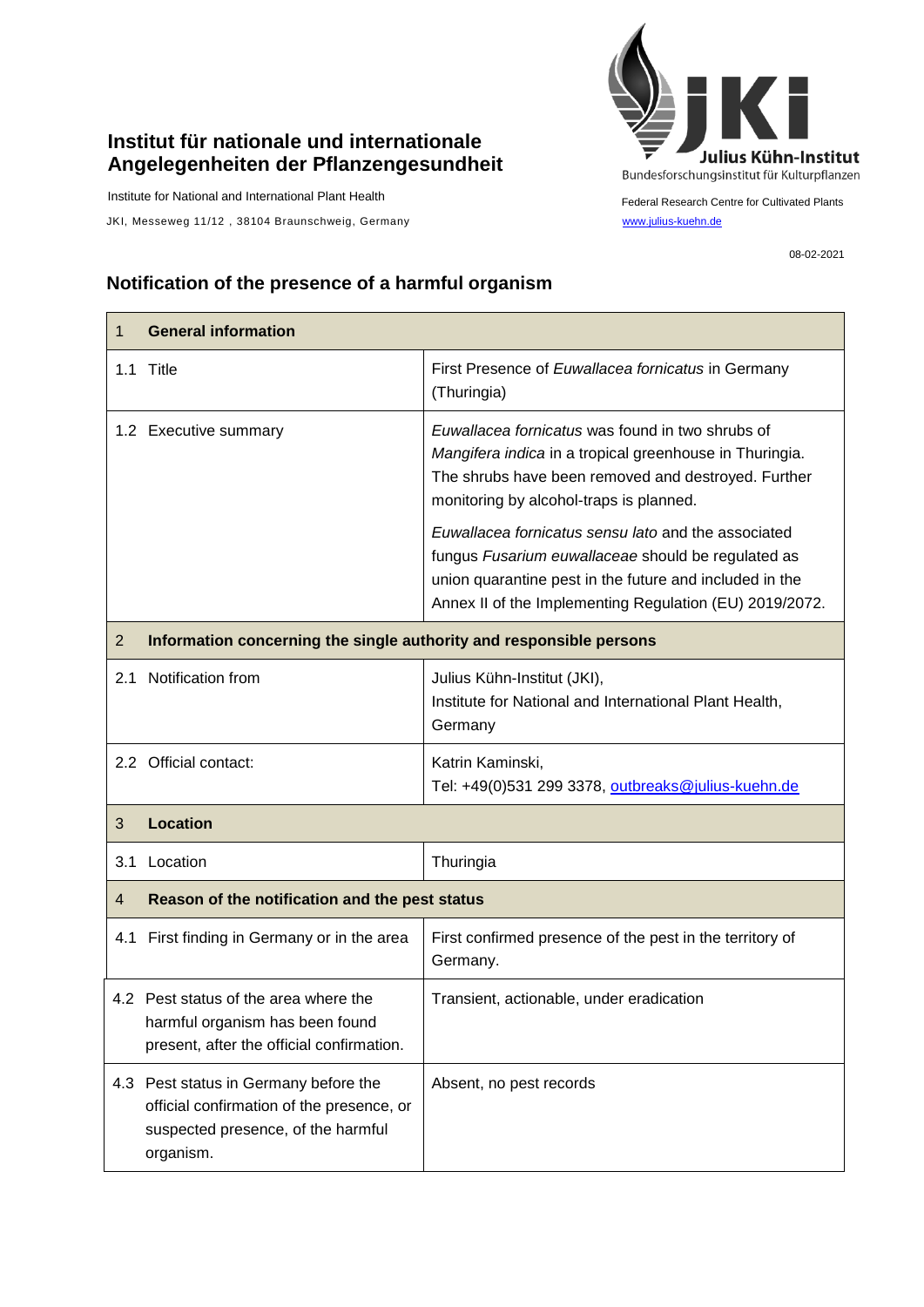|     | 4.4 Pest status in Germany after the<br>official confirmation of the presence of<br>the harmful organism. | Transient, actionable, under eradication                                                                                                                                                                                                             |  |
|-----|-----------------------------------------------------------------------------------------------------------|------------------------------------------------------------------------------------------------------------------------------------------------------------------------------------------------------------------------------------------------------|--|
| 5   | Finding, sampling, testing and confirmation of the harmful organism                                       |                                                                                                                                                                                                                                                      |  |
| 5.1 | How the presence or appearance of<br>the harmful organism was found.                                      | Phytosanitary inspection of any type.                                                                                                                                                                                                                |  |
|     | 5.2 Date of finding:                                                                                      | 19-01-2021                                                                                                                                                                                                                                           |  |
|     | 5.3 Sampling for laboratory analysis.                                                                     | Date of sampling: 04-01-2021                                                                                                                                                                                                                         |  |
|     | 5.4 Name and address of the Laboratory                                                                    | Thüringer Landesamt für Landwirtschaft und Ländlichen<br>Raum - Referat 23 Pflanzenschutz und Saatgut<br>Naumburger Straße 98<br>07743 Jena<br>Germany                                                                                               |  |
| 5.5 | Diagnostic method                                                                                         | According to peer reviewed protocols.                                                                                                                                                                                                                |  |
| 5.6 | Date of official confirmation of the<br>harmful organism's identity.                                      | 19-01-2021                                                                                                                                                                                                                                           |  |
| 6   | Infested area, and the severity and source of the outbreak in that area                                   |                                                                                                                                                                                                                                                      |  |
| 6.1 | Characteristics of the infested area                                                                      | Physically closed conditions: greenhouse                                                                                                                                                                                                             |  |
|     | and its vicinity.                                                                                         | Plant already planted, not to be reproduced or moved                                                                                                                                                                                                 |  |
|     | 6.2 Host plants in the infested area and its<br>vicinity                                                  | Mangifera indica                                                                                                                                                                                                                                     |  |
|     | 6.3 Infested plant(s), plant product(s) and<br>other object(s).                                           | Mangifera indica (2 pce)                                                                                                                                                                                                                             |  |
|     | 6.4 Source of the outbreak                                                                                | In May 2020, the plants that were found infested were<br>delivered from another Member State. However,<br>numerous plants were rearranged in the tropical<br>greenhouse and therefore the source of the infestation<br>cannot be clearly identified. |  |
| 7   | <b>Official phytosanitary measures</b>                                                                    |                                                                                                                                                                                                                                                      |  |
| 7.1 | Adoption of official phytosanitary<br>measures.                                                           | Official phytosanitary measures have been taken. No<br>demarcated area established.                                                                                                                                                                  |  |
|     |                                                                                                           | Both infested plants have been removed and destroyed by<br>thermal disposal in waste incineration. Alcohol traps are<br>placed in the greenhouse to monitor the situation.                                                                           |  |
|     | 7.2 Date of adoption of the official<br>phytosanitary measures.                                           | 20-01-2021                                                                                                                                                                                                                                           |  |